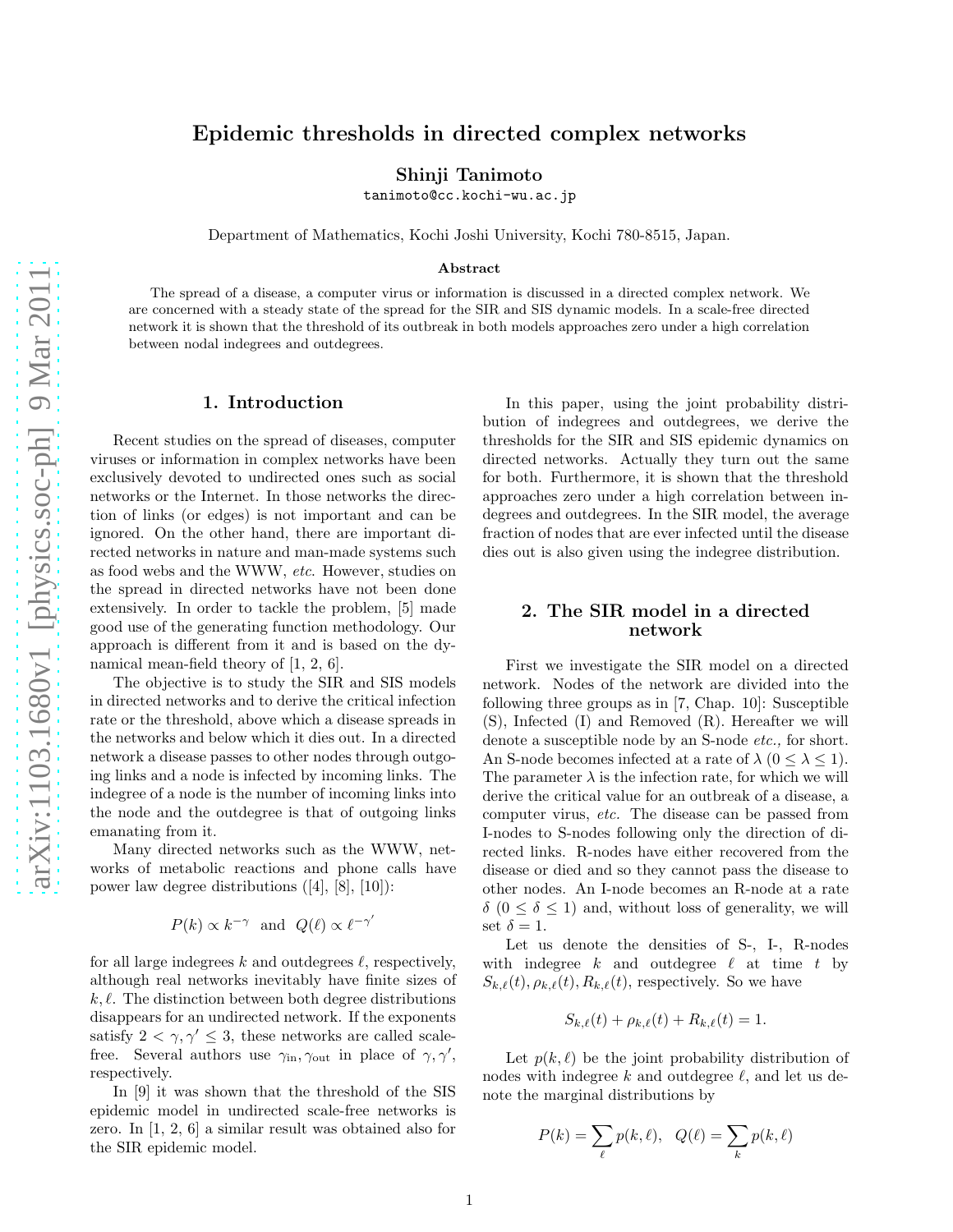and the averages including the nth moments by

$$
\langle k^n \rangle = \sum_{k,\ell} k^n p(k,\ell) = \sum_k k^n P(k),
$$
  

$$
\langle \ell^n \rangle = \sum_{k,\ell} \ell^n p(k,\ell) = \sum_{\ell} \ell^n Q(\ell),
$$
  

$$
\langle k\ell \rangle = \sum_{k,\ell} k\ell p(k,\ell).
$$

Following the dynamical mean-field theory ([2, 6]), we see that the spreading process on a directed network can be described by the system of differential equations:

$$
\frac{dS_{k,\ell}}{dt} = -\lambda k S_{k,\ell}(t)\theta(t),\tag{1}
$$

$$
\frac{d\rho_{k,\ell}}{dt} = \lambda k S_{k,\ell}(t)\theta(t) - \rho_{k,\ell}(t),\tag{2}
$$

$$
\frac{dR_{k,\ell}}{dt} = \rho_{k,\ell}(t). \tag{3}
$$

The term  $\lambda kS_{k,\ell}(t)\theta(t)$  in (1) and (2) indicates the fraction of newly infected nodes through k incoming links. The probability,  $\theta(t)$ , that a randomly selected outgoing link emanates from an I-node at time  $t$  is given by

$$
\theta(t) = \frac{\sum_{k,\ell} \ell p(k,\ell) \rho_{k,\ell}(t)}{\sum_{k,\ell} \ell p(k,\ell)} = \frac{\sum_{k,\ell} \ell p(k,\ell) \rho_{k,\ell}(t)}{\langle \ell \rangle}.
$$
 (4)

Note that each directed link is counted twice as one outdegree of some node and as one indegree of another. Hence the average outdegree is equal to the average indegree:  $\langle \ell \rangle = \langle k \rangle$ .

Using the initial condition  $S_{k,\ell}(0) = 1$ , (1) is easily solved as

$$
S_{k,\ell}(t) = e^{-\lambda k \phi(t)},\tag{5}
$$

where

$$
\phi(t) = \int_0^t \theta(t')dt'.
$$

By (4) and  $R_{k,\ell}(0) = 0$ ,  $\phi(t)$  is expressed as

$$
\phi(t) = \frac{1}{\langle \ell \rangle} \sum_{k,\ell} \ell p(k,\ell) \int_0^t \rho_{k,\ell}(t') dt'
$$

$$
= \frac{1}{\langle \ell \rangle} \sum_{k,\ell} \ell p(k,\ell) R_{k,\ell}(t). \tag{6}
$$

We derive the differential equation for  $\phi(t)$ . Using

 $(3)$ ,  $(5)$  and  $(6)$ , it follows that

$$
\frac{d\phi(t)}{dt} = \frac{1}{\langle \ell \rangle} \sum_{k,\ell} \ell p(k,\ell) \frac{dR_{k,\ell}(t)}{dt}
$$
  
\n
$$
= \frac{1}{\langle \ell \rangle} \sum_{k,\ell} \ell p(k,\ell) \rho_{k,\ell}(t)
$$
  
\n
$$
= \frac{1}{\langle \ell \rangle} \sum_{k,\ell} \ell p(k,\ell) (1 - R_{k,\ell}(t) - S_{k,\ell}(t))
$$
  
\n
$$
= 1 - \phi(t) - \frac{1}{\langle \ell \rangle} \sum_{k,\ell} \ell p(k,\ell) S_{k,\ell}(t)
$$
  
\n
$$
= 1 - \phi(t) - \frac{1}{\langle \ell \rangle} \sum_{k,\ell} \ell p(k,\ell) e^{-\lambda k \phi(t)}.
$$

In this paper we are concerned with a steady state of the epidemic spreading. At the steady state we will have a limit

$$
\Phi = \lim_{t \to \infty} \phi(t),
$$

together with the condition

$$
\lim_{t \to \infty} \frac{d\phi(t)}{dt} = 0.
$$

Substituting these into the above equations yields the equation for  $\Phi$  as follows:

$$
\Phi = 1 - \frac{1}{\langle \ell \rangle} \sum_{k,\ell} \ell p(k,\ell) e^{-\lambda k \Phi}.
$$
 (7)

An epidemic outbreak implies that this equation has a solution  $\Phi > 0$  other than  $\Phi = 0$ . Since the right hand side of (7) is a concave function of  $\Phi$  and its value at  $\Phi = 1$  is less than 1, the condition for it is

$$
\frac{d}{d\Phi}\left(1-\frac{1}{\langle\ell\rangle}\sum_{k,\ell}\ell p(k,\ell)e^{-\lambda k\Phi}\right)_{\Phi=0}>1.
$$

Hence the critical infection rate  $\lambda_\mathrm{c}$  or the threshold for an epidemic outbreak is obtained by setting

$$
\frac{d}{d\Phi} \left( 1 - \frac{1}{\langle \ell \rangle} \sum_{k,\ell} \ell p(k,\ell) e^{-\lambda k \Phi} \right)_{\Phi = 0} = 1.
$$

Solving this for  $\lambda$  we get

$$
\lambda_{\rm c} = \frac{\langle \ell \rangle}{\sum_{k,\ell} k\ell p(k,\ell)} = \frac{\langle \ell \rangle}{\langle k\ell \rangle}.
$$
 (8)

In [7, Chap.10] the total number of infected individuals is discussed for the classical SIR model, which represents the final outbreak size. In our setting it is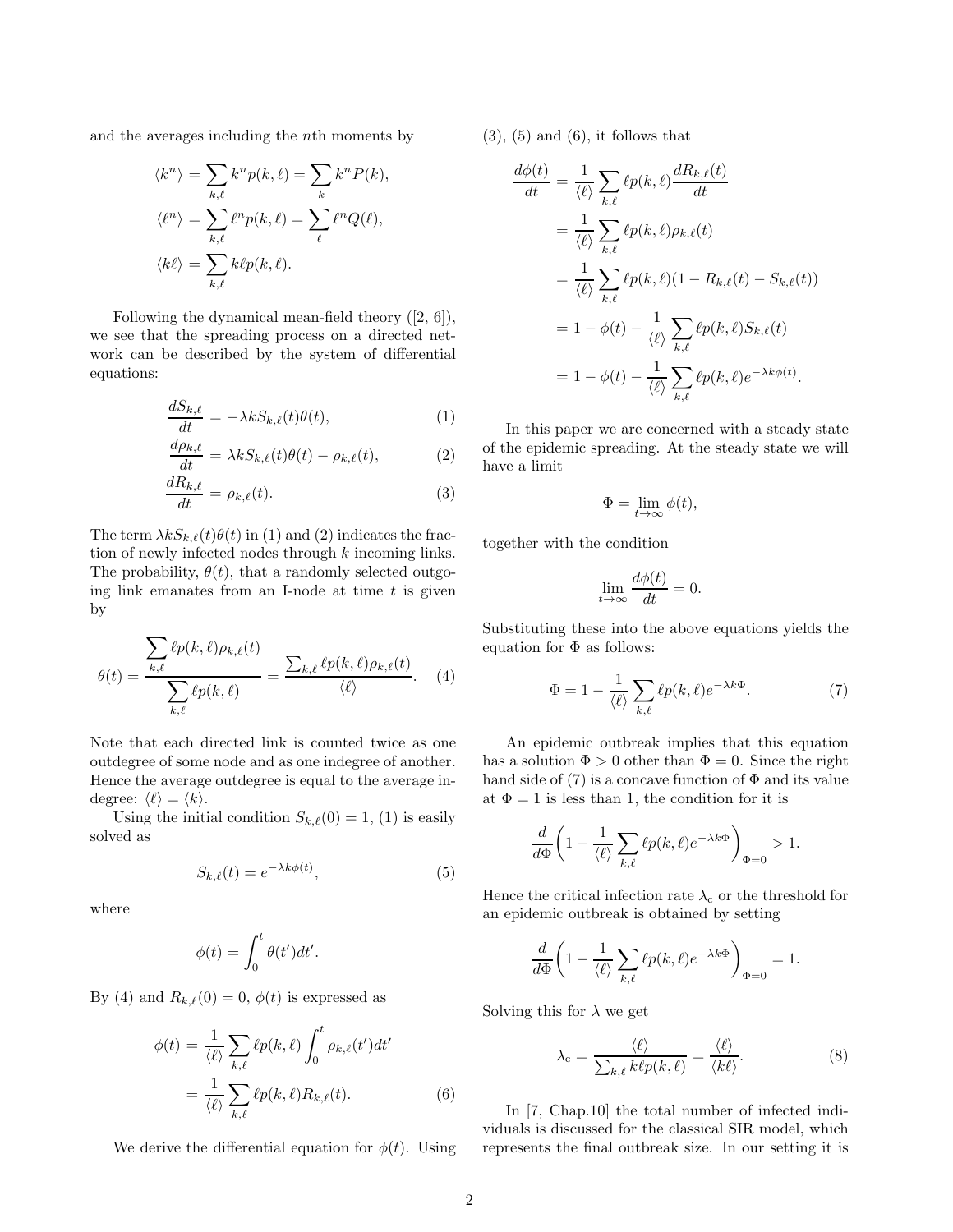the average fraction of nodes ever infected until the disease dies out. This is written as

$$
\mathcal{O} = \sum_{k,\ell} p(k,\ell)(1 - S_{k,\ell}(\infty))
$$
  
=  $1 - \sum_{k,\ell} p(k,\ell)S_{k,\ell}(\infty)$  (9)  
=  $1 - \sum_{k,\ell} p(k,\ell)e^{-\lambda k\Phi} = 1 - \sum_{k} P(k)e^{-\lambda k\Phi}$ 

by means of the indegree distribution  $P(k)$ .

Suppose that the indegree distribution follows a power law

$$
P(k) \propto k^{-\gamma}, \quad k \ge m
$$

with  $2 < \gamma \leq 3$ , then  $P(k) = (\gamma - 1)m^{\gamma - 1}k^{-\gamma}$   $(k \geq m)$ , where m is the minimum indegree. Let  $\Gamma(a, x)$  be the incomplete gamma function defined by

$$
\Gamma(a,x) = \int_x^{\infty} t^{a-1} e^{-t} dt.
$$

Then the fraction (9) of the outbreak size can be written as

$$
\mathcal{O} = 1 - \int_{m}^{\infty} P(k)e^{-\lambda k \Phi} dk
$$
  
= 1 - (\gamma - 1)(\lambda m \Phi)^{\gamma - 1} \Gamma(1 - \gamma, \lambda m \Phi),

by the continuous approximation.

## 3. The SIS model in a directed network

In the SIS model R-nodes are absent. Those nodes that recovered from a disease may be infected again and again. The densities of S-, I-nodes with indegree k and outdegree  $\ell$  at time t are  $S_{k,\ell}(t), \rho_{k,\ell}(t)$  as before, and the equality  $S_{k,\ell}(t) = 1 - \rho_{k,\ell}(t)$  holds. So equations (1)-(3) are replaced by the single differential equation

$$
\frac{d\rho_{k,\ell}}{dt} = \lambda k (1 - \rho_{k,\ell}(t)) \theta(t) - \rho_{k,\ell}(t),\tag{10}
$$

where  $\theta(t)$  is the same probability as (4).

At the steady state, as in Section 2, we will have the condition

$$
\lim_{t \to \infty} \frac{d\rho_{k,\ell}}{dt} = 0
$$

for all  $k$  and  $\ell$ , and a limit

$$
\Theta = \lim_{t \to \infty} \theta(t).
$$

So we get from (10)

$$
\lim_{t \to \infty} \rho_{k,\ell}(t) = \frac{\lambda k \Theta}{1 + \lambda k \Theta}
$$

.

Substituting these into (4) we have the equation for Θ as follows:

$$
\Theta = \frac{1}{\langle \ell \rangle} \sum_{k,\ell} \ell p(k,\ell) \frac{\lambda k \Theta}{1 + \lambda k \Theta}.
$$

If this has a solution  $\Theta > 0$  other than  $\Theta = 0$ , then it corresponds to an endemic state. Since the right hand side of the equation is a concave function of  $\Theta$  and its value at  $\Theta = 1$  is less than 1, the condition for an outbreak is

$$
\frac{d}{d\Theta}\left(\frac{1}{\langle \ell \rangle} \sum_{k,\ell} \ell p(k,\ell) \frac{\lambda k \Theta}{1 + \lambda k \Theta} \right)_{\Theta = 0} > 1.
$$

Again, this yields the same threshold (8) as in the SIR model:  $\sqrt{ }$ 

$$
\lambda_{\rm c} = \frac{\langle \ell \rangle}{\langle k \ell \rangle}.
$$

In the next section we calculate the threshold  $\lambda_c$ in several cases and show that it approaches zero for scale-free directed networks under some additional assumptions.

## 4. Correlations between outdegrees and indegrees

Some of real complex networks contains a few hubs, that is, nodes with many outdegrees and indegrees, and a vast nodes with very few degrees as well. In order to discuss such a phenomenon, it is effective to introduce the conditional probability  $p(\ell|k)$  for the correlation between outdegrees and indegrees. It indicates the probability that a given k-indegree node has  $\ell$  outdegrees.

First we deal with the following two extreme cases (I) and (II) by means of  $p(\ell|k)$ . (I) has the highest correlation, while (II) is the lowest one or independent case.

Case (I)  $p(\ell|k) = \delta_{\ell,k}$  for all k and  $\ell$ .

Here  $\delta_{\ell,k}$  is the Kronecker delta. This condition implies that each node has the same in- and outdegrees. If we regard k and  $\ell$  as random variables, then  $k = \ell$ . In this case we have  $\langle k^2 \rangle = \langle \ell^2 \rangle$  and the denominator in (8) is

$$
\langle k\ell \rangle = \sum_{k,\ell} k\ell p(k,\ell) = \sum_{k,\ell} k\ell \delta_{\ell,k} P(k) = \langle k^2 \rangle.
$$

Therefore, if the indegree distribution follows a power law  $P(k) \propto k^{-\gamma}$  with  $2 < \gamma \leq 3$ , then the threshold  $\lambda_c$  in (8) is equal to zero as in [1, 2, 6, 9], where this prominent result for the SIR and SIS models was first obtained for undirected scale-free networks.